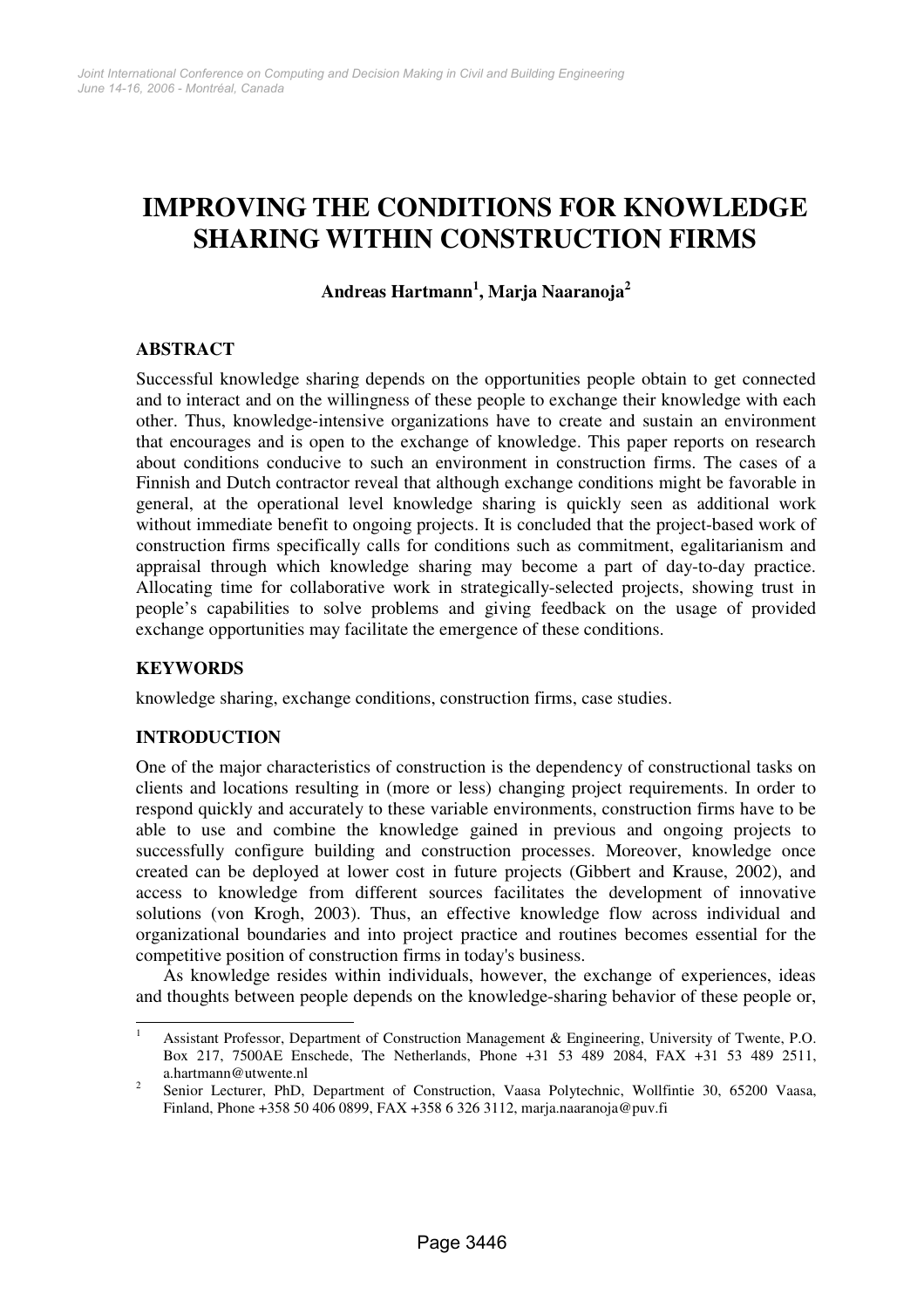more specifically, on their willingness to exchange knowledge (Bock et al., 2005). Moreover, for knowledge to be transferred, a source and a recipient have to enter into a dyadic relationship (Szulanski, 1996); knowledge sharing thus depends on people's opportunity to get connected and to interact. Consequently, construction firms have to create and sustain an environment that encourages and is open to the exchange of knowledge. This seems to be particularly vital due to the project-based nature of construction through which people from various disciplines only temporarily work together and often differ between projects. Discontinuities in the flow of personnel and information across and even within projects form additional barriers to knowledge exchange and learning associated with the tendency to "reinvent the wheel" (Bresnen et al., 2003).

This paper reports on research about conditions that enable an environment conducive to knowledge sharing within construction firms. The research focuses on factors of the intrafirm level influencing the opportunities for and intentions of organization members to exchange knowledge. The research's basic assumption is that knowledge sharing cannot be compelled but can only be supported (Bock et al., 2005). The paper presents the results of a literature study on knowledge sharing in organizations which structures the theoretical background and the results of previous research. Furthermore, it discusses the results of two case studies, a Finnish and a Dutch contractor, to provide insights into conditions for and possible improvements of knowledge sharing in construction firms. It concludes with some practical recommendations.

## **THEORETICAL BACKGROUND**

#### **ASPECTS OF OPPORTUNITY AND MOTIVATION IN KNOWLEDGE SHARING**

With the shift from natural to intellectual resources, knowledge has become a strategic asset and a potential source of competitive advantage for many organizations in different industries (Hansen et al., 1999; Cabrera et al., 2006). Not surprisingly, in recent years large investments in the development and implementation of knowledge management systems have been made with the primary aim of leveraging the personal knowledge of employees (Davenport and Prusak, 1998).

According to Hansen et al. (1999), organizations can follow two basic strategies for managing their organizational knowledge: codification or personalization. Organizations that pursue a codification strategy make a one-time investment in a knowledge asset and then reuse it many times. They codify knowledge extracted from the person who developed it and use electronic databases to store this explicit knowledge and disseminate it throughout the organization for repeated application (Hansen et al., 1999). In contrast, organizations which choose a personalization strategy link people through networks in order to facilitate personal contacts and face-to-face conversation (Hansen et al., 1999). Here the exchange of tacit knowledge is the main objective.

Although Hansen et al. (1999) emphasize that effective firms focus either on codification or personalization, the success of both strategies strongly depends on the opportunity and the willingness of organization members to share their knowledge with others. The opportunity to share exists when people can interact and communicate, when information can flow and interpersonal relationships can be developed. The willingness to share refers to the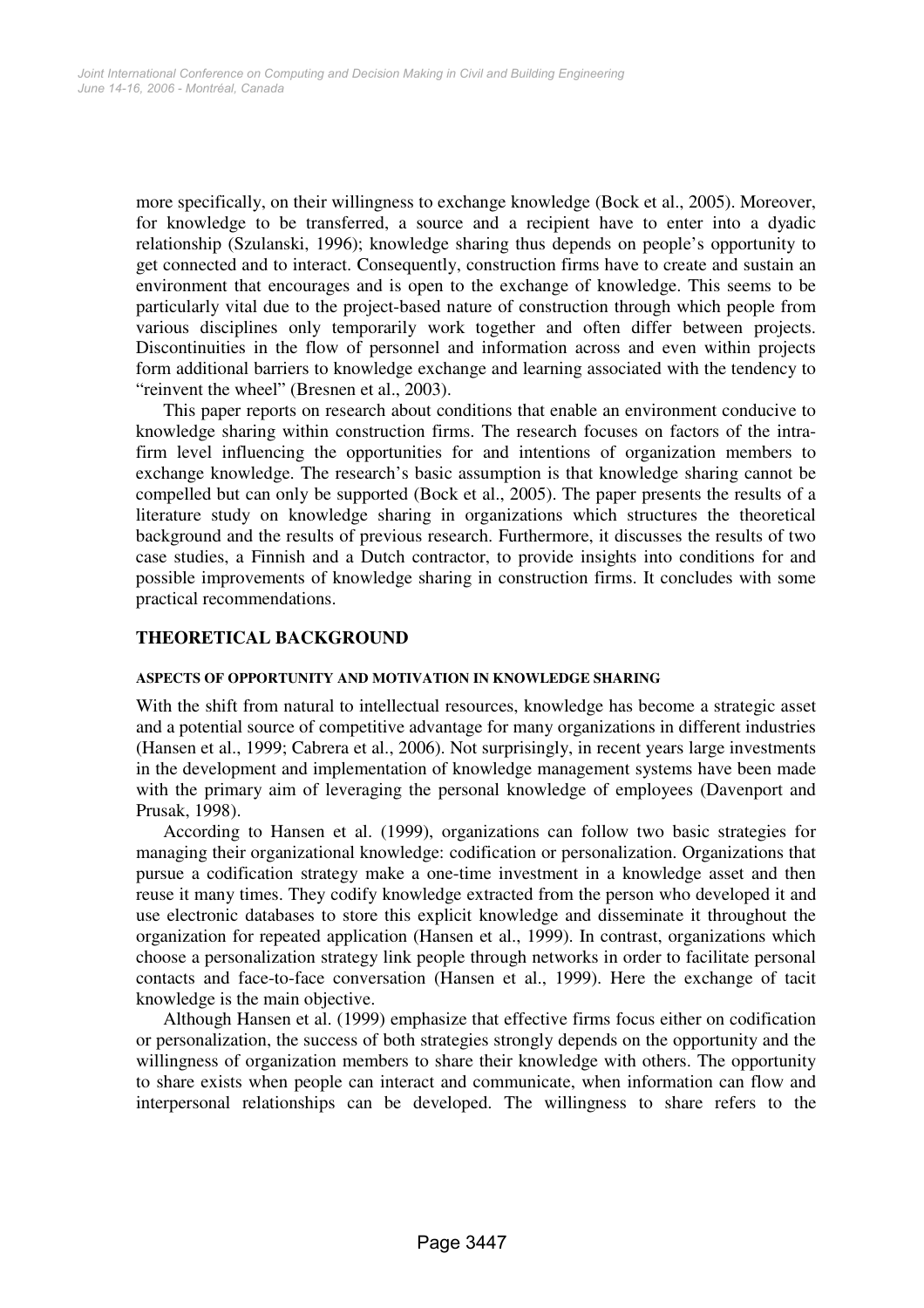motivation aspects of knowledge-sharing behavior. There are situations where opportunities are provided but a person may not be willing to share, and vice versa. However, we believe that both factors need to be considered when putting either knowledge strategy into practice.

Organizations that pursue a codification strategy mostly stress the opportunity aspect of connecting people with other people by making use of advanced information and communication technologies such as groupware and intranets. Yet the mere implementation of IT systems neglects the fact that for codification to be effective, employees have to make their knowledge explicit and available to be stored in electronic repositories. Or as Davenport and Prusak (1998) state: "Technology alone won't make a person with expertise share it with others. Technology alone won't get an employee who is uninterested in seeking knowledge to hop onto a keyboard and start searching or browsing" (p. 142). The importance of people's willingness to provide knowledge for the effectiveness of codification stems from the social dilemma that electronic repositories as public goods create (Connolly et al., 1992). Repositories are fed by the contributions of some organization members, but each member of the organization may benefit from this knowledge provision whether or not a contribution was made. These shared resources may, thus, incline people to free ride on the contributions of others (Cabrera and Cabrera, 2005). Consequently, apart from appropriate IT systems, codification requires conditions that encourage people contributing to the accumulation of shared knowledge and decrease the likelihood of hoarding knowledge.

Personalization strategy, on the other hand, intends to leverage tacit knowledge which is difficult to articulate. Tacit knowledge is exploited and transferred first of all through a concrete situation, problem or question which allows a person to reflect on and make sense of her/his experience (McDermott, 2002). Von Krogh (2003) argues that this confrontation of one's own experience with the learning context of a person who will use the insights not only facilitates the knowledge flow from the source to the recipient but also re-creates the knowledge base of the expert. That is, effective personalization requires the development of a shared system of meaning resulting in collective change in cognition and action both of knowledge source and knowledge recipient; or as McDermott (2002) put it: "To share knowledge we need to think together" (p. 8). Thus, the opportunity to share increases, if people spend more time and work more closely together to discuss problems, to reflect on their experiences and to develop their relationship. However, the extent to which organization members engage in social interaction depends on the expected reciprocity such behavior may bring about (Cabrera and Cabrera, 2005). If, for example, people expect that investments in expertise or authority are more beneficial to their future prospects and career within the organization than mentoring or helping others, they will attempt to separate their working areas from other disciplines and to share as little knowledge as possible (von Krogh, 1998; Bock, et al., 2005). Moreover, in searching to maximize their own utility these people may try to capture knowledge from peers while hiding their own learning process (von Krogh, 2003). It becomes apparent that for the successful application of personalization strategy again conditions are needed that give organization members opportunities for intensive social interaction as well as stimulate and motivate these people to share what they know with other.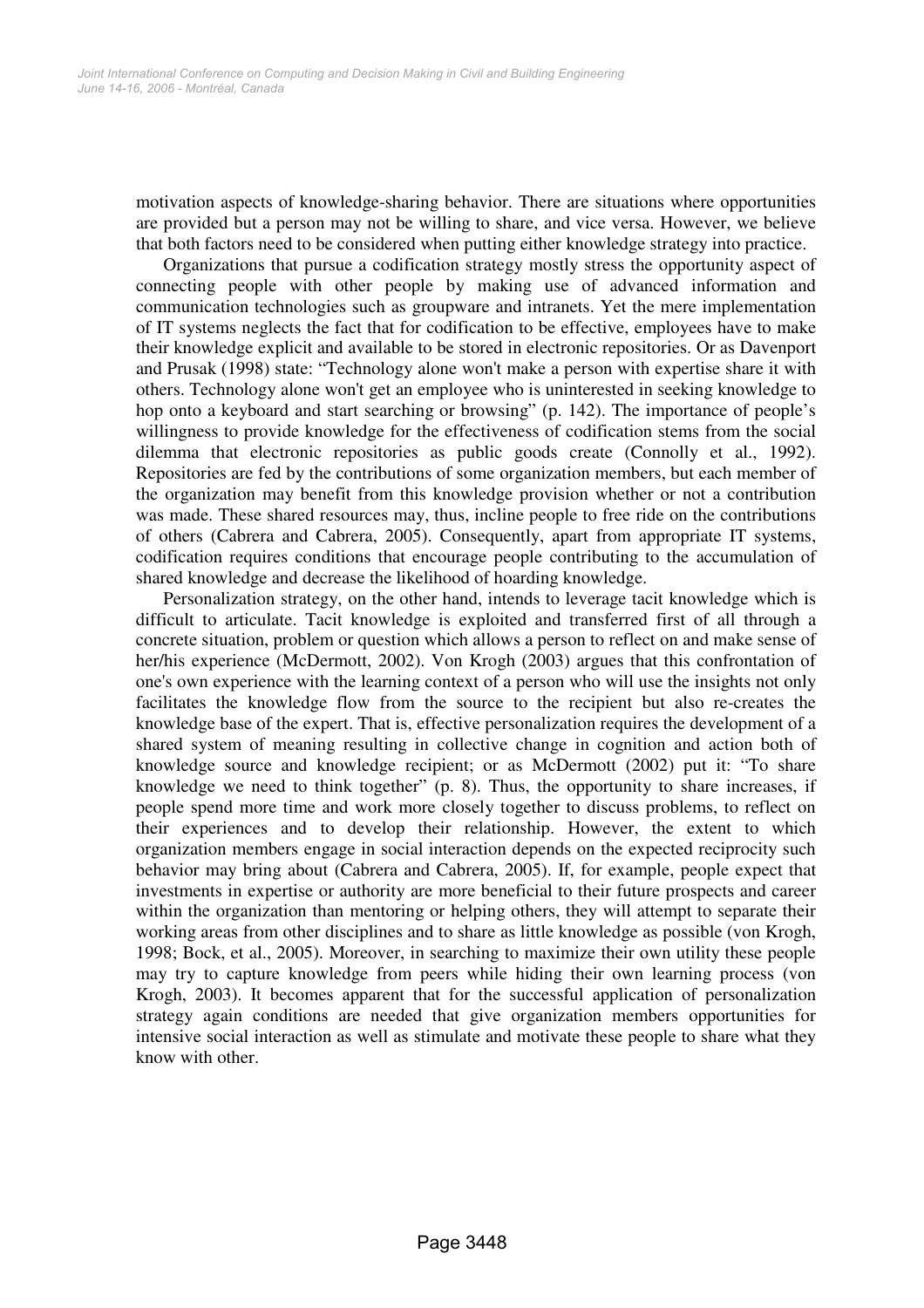#### **CONDITIONS FOR KNOWLEDGE SHARING**

Based on the previous section it can be argued that conditions conducive to knowledge sharing in organizations open up and increase the opportunities for communication and interaction and motivate organization members to engage in the transfer of knowledge. In the following such conditions extracted from literature are illustrated.

#### **Commitment**

Organizational commitment may be defined as "an individual's psychological bond to the organization, including a sense of job involvement, loyalty, and a belief in the values of the organization" (O'Reilly, 1989). Committed persons are willing to exert extra role behavior on behalf of the organization, as the organization stands for something they personally value (Erez, 1997). Thus, it is argued that committed people are more likely to engage in knowledge-sharing behavior (Cabrera et al., 2006).

#### **Trust**

Trust underlies most social relationships, as it reduces uncertainty about the behavior of other people (Jones and George, 1998). The level of trust that exists between organizations, organization units and members is therefore expected to considerably influence the knowledge flow between people of organizations (De Long and Fahey, 2000). If, for example, a knowledge source is not trustworthy, transfer will hardly be initiated and the source's advice is likely to be challenged and resisted (Szulanski, 1996). Trust is a condition that may compensate for the lack of knowledge (von Krogh, 1998).

## **Appraisal**

Acknowledging and rewarding knowledge sharing may be a strong signal to organization members as to what the organization values. If people are not rewarded based on their individual performance and expertise but on the extent they educate and help their colleagues, knowledge sharing will become an integral part of their work and will not be seen as costly and time-consuming activity (Cabrera and Cabrera, 2005). If appropriate, recognized knowledge exchange will then be regarded as supportive to career success instead of as a threat of loss of power or authority. Similarly, people will be more inclined to share knowledge, if this behavior is supported by supervisors and peers (Cabrera et al., 2006).

#### **Fairness**

Fairness reflects "the perception that organizational practices are equitable and neither arbitrary nor capricious" (Bock et al., 2005, p. 94) and will create higher levels of trust. The willingness of organization members to share knowledge is likely to increase if they perceive management's decision to be fair (Cabrera and Cabrera, 2005). For example, the perceived fairness of an organization's reward system is seen to play an important role in motivating people to exchange knowledge (Flood et al., 2001).

#### **Egalitarianism**

Another condition conducive to knowledge sharing is an egalitarian work environment. It is argued that in organizations where no information gap exists among people, status barriers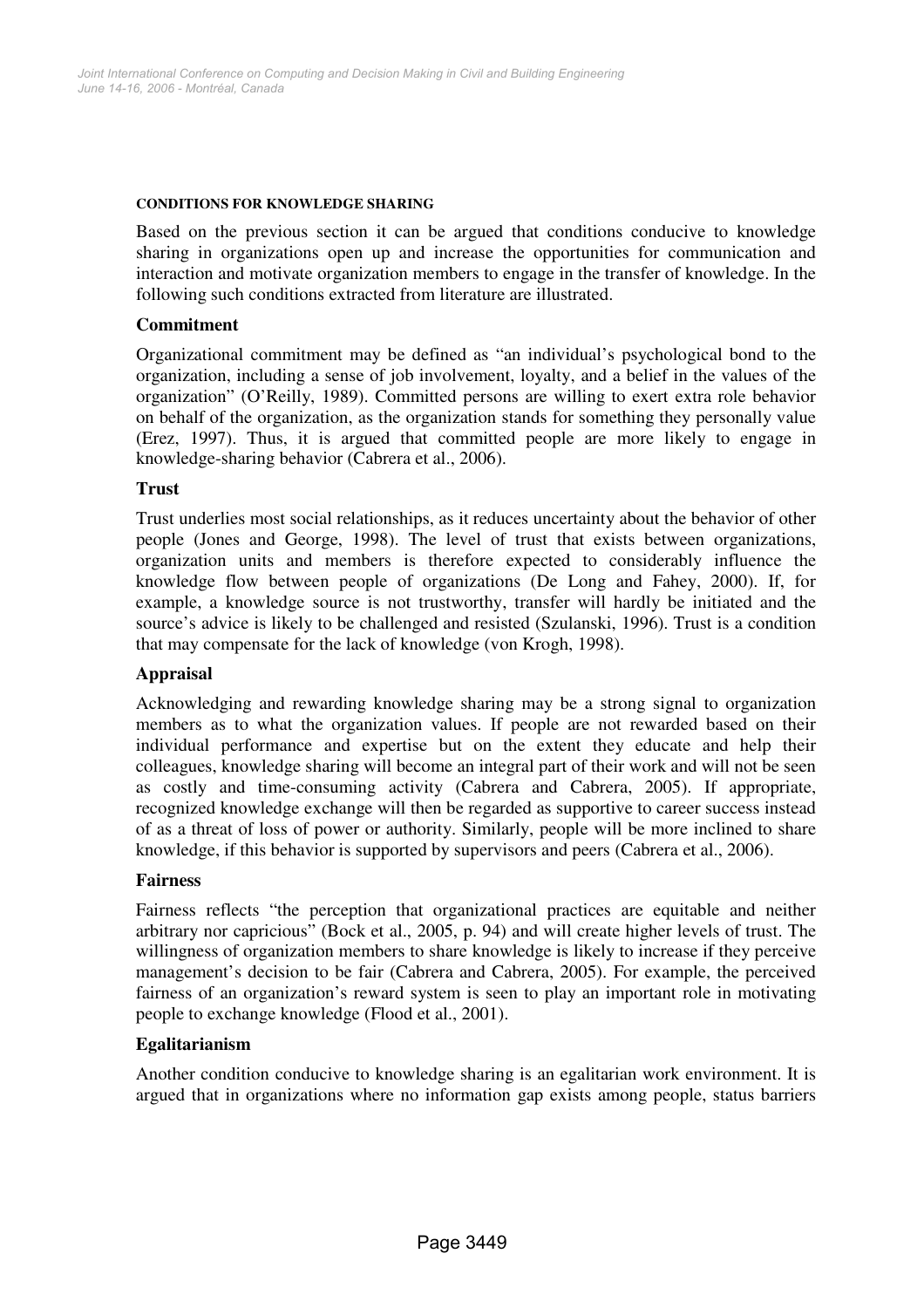are removed and employees are involved in decision-making and act on equal terms, knowledge can flow more easily through the organization (Robertson and O'Malley, 2000; Cabrera and Cabrera, 2005). This also includes that sensitive topics can be discussed and that there are no feelings of intimidation due to high levels of expertise that prevent people from communication (Garvin, 1993; De Long and Fahey, 2000).

## **Repositories**

Electronic repositories represent opportunities for sharing explicit knowledge. They capture and hold information that can be easily accessed and used by organization members. This may include descriptions of best practices, customer information, lessons learned, sales reports and technical manuals (van den Brink, 2003).

## **Routemaps**

Unlike repositories, routemaps do not store knowledge but point to its source, which may contain both tacit and explicit knowledge. As such, routemaps help people find experts within the organization, offer links to documents or access to learning material and can extend the opportunities for knowledge sharing to external sources such as business alliances or industry associations (van den Brink, 2003).

#### **Platforms**

Platforms provide opportunities for more intensive communication and collaboration regardless of time and geographic location by improving communication and coordination between organization members, units or teams (van den Brink, 2003). Platforms are thus also suitable for exchanging tacit knowledge.

## **Communities**

Communities are characterized here as groups of people bonded through "shared norms, traditions, identity, and solidarity" (von Krogh, 2003, p.376). They connect people with common interests and allow them to thoroughly discuss shared problems and critically reflect on them (van den Brink, 2003).

#### **Slack**

In order to interact, reflect on, deliver and exchange knowledge, organization members need time (van den Brink, 2003). Knowledge sharing will be difficult when "employees are harried or rushed; it tends to be driven out by the pressure of the moment. Only if top management explicitly allocates employee time for the purpose does learning occur with any frequency" (Gravin, 1993, p.91). Slack is a further enabling condition for knowledge sharing.

Below the results of two case studies are used to find answers to the questions: What are the conditions for knowledge sharing in construction firms and how can the exchange of knowledge in these firms be improved?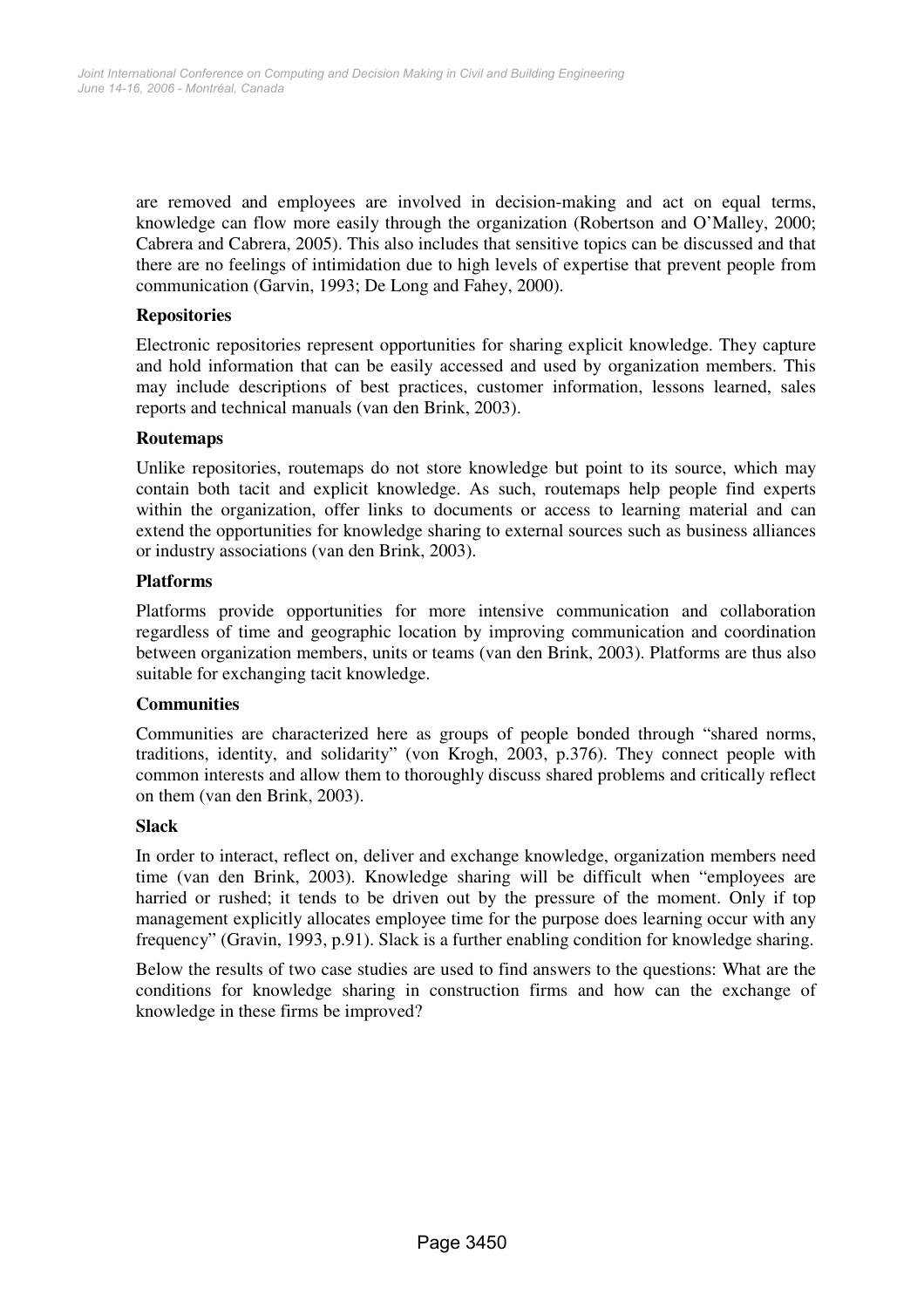## **CASE 1 – KNOWLEDGE SHARING ON THE UNIT LEVEL**

The first case organization is a regional business unit of a Finnish company. The company is divided in three business segments: Building Systems, Construction Services and Industrial and Network Services. The entire firm has about 22 000 employees of which about 5 000 employees work in Construction services. The Construction services segment is divided into 9 business units. The unit under investigation has about 100 employees. The main business activities of the unit include the building, reconstruction and maintenance of buildings. They have increased dramatically the amount of own production in two years and now the share of competed contracts is only 40% of the work. The case study focuses on conditions of knowledge sharing on the unit level and mainly in the competed contracts. There were three sets of interviews and several meetings during four years (2003-2006). The main interview set consisted 10 theme interviews with employees from different disciplines and hierarchical levels. The interviewed persons involved 1 executive manager, 2 project managers, 1 planning engineer, 1 estimator and 5 site managers. The evidence gathered from the interviews, documents and observation was analyzed for patterns and themes. These patterns and themes were then grouped together to build the description and interpretation presented below.

The employees of the unit are committed to the projects they are working in. The interviewees are most often willing to work overtime if needed. The office people were simultaneously involved in many projects. The site personnel worked hard to find solutions for the design problems. They actively proposed solutions also for project managers. The interviewees talk often about taking the responsibility.

Internally the employees trust all the co-workers and superiors. Trust is seen in our interviews as a challenge in the external network. The interviewees claim that in the construction industry collaborators simply cannot be fully open: the mistakes are not openly talked e.g. difficulties to keep the timetable. However, the site personnel believed that the designers or suppliers try to do their best and have enough knowledge to complete the given tasks.

On the firm level they are testing new ways of rewarding employees that effectively share knowledge in the organization; also it is studied how contracting forms can support rewarding knowledge sharing in the supplier network.

There are plenty of ICT tools that support knowledge sharing: repositories e.g. project databanks with all the drawings and documents, electronic checking of the bills, routemaps in the Intranet to find the needed information, and platforms e.g. for discussions to share tacit knowledge. It looks like that when the development of ICT happens centrally in the head quarters the regional units are happy of that but are rather critical in implementing some of the new methods. One reason for this is that it is difficult to find time learn to use the new system. The other reason is that the traditional ways of sharing knowledge are seen as more effective. The site personnel favored face-to-face contacts or phone calls in everyday situations.

The unit has arranged several types of meetings where they pursue to find solutions for the existing common challenges. Meetings in beautiful locations outside the normal facilities improve the atmosphere of knowledge sharing. On the firm level they have a history of using communities of practice: first, they had communities of specialists, e.g. a community of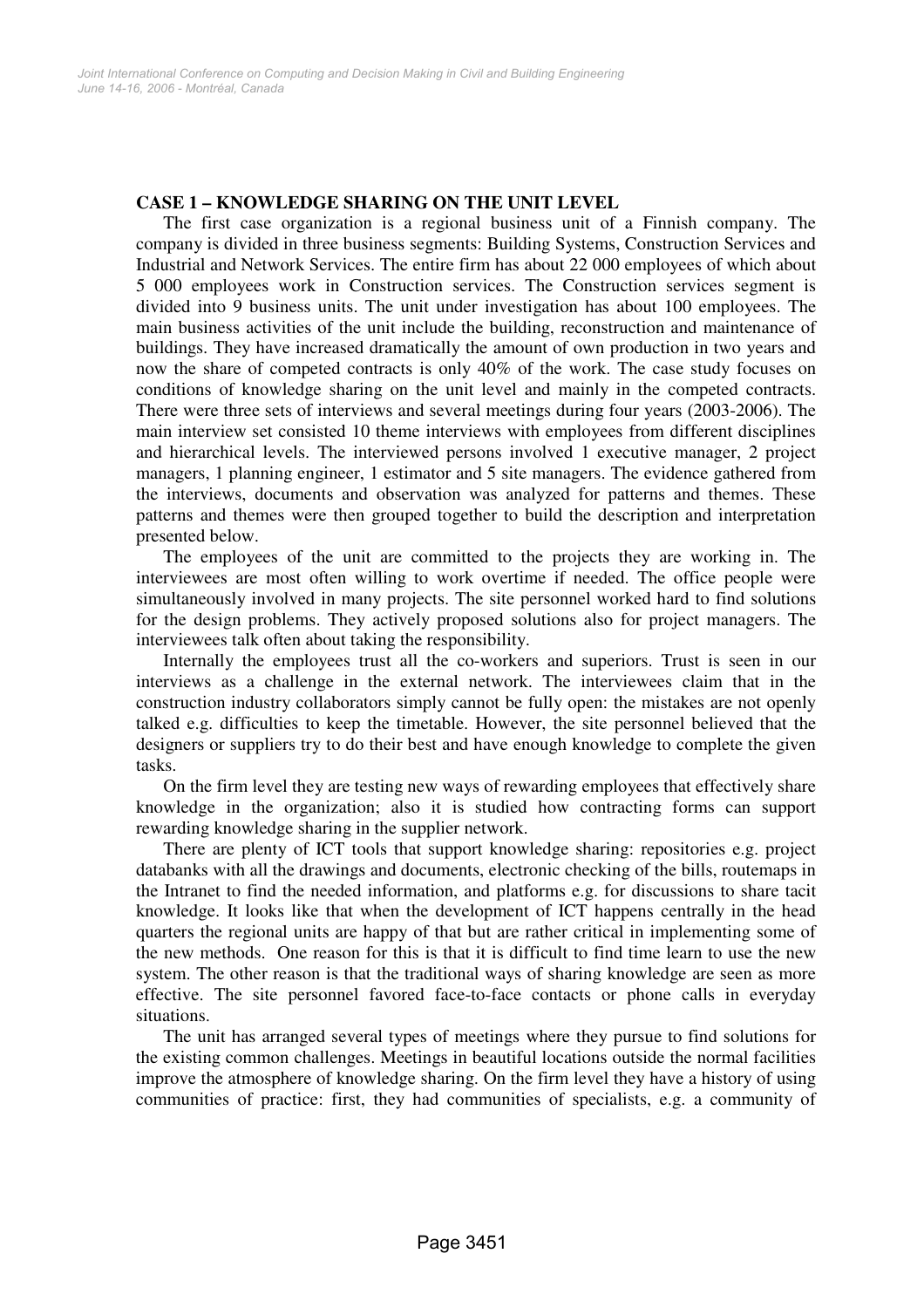estimators; after that they formed communities of processes e.g. a community of tendering. In these communities several specialists studied the process together. Now they are implementing the proposals of that work.

The interviewees thought that the firm in general and the construction project network in particular fair. The unit gives similar support to all sites and the discussions of resource sharing are open. Though, the knowledge sharing between the regional units is supported there is competition internally between the units. Sometimes feelings of unfair judgments cannot be avoided when the resources and conditions differ in each region and project.

Since the regional unit is small there are very small barriers between the site workers and the management of the region. All the people are involved in decision-making at sites. The sensitive topics – like the skills of people – can be discussed. The process of a competed project is nowadays organized so that the site manager is already part of the tendering team, if not possible the superior of the site manager is however part of the team. The site manager is also responsible of the scheduling and other preparation of the site, and site operations.

In the case unit the conditions for knowledge sharing are excellent. The basic question is how to provide time for knowledge sharing and development of work at the operational level. The unit is pursuing to finish the projects with extremely tight timetables – it forces everybody to concentrate on the most important tasks and knowledge sharing is not always seen as a key task. The knowledge sharing between projects and sometimes even in the project did not always happen unless demanded, for example, by requiring information via emails and circulating that information or arranging meetings where the employees had to come to spend time with each other. Despite of having a favorable environment for knowledge sharing in general, there seem to be difficulties in sustaining this environment on the operational level. Thus, our second case is focusing on knowledge exchange during the daily work processes in a construction firm.

## **CASE 2 – KNOWLEDGE SHARING ON THE PROCESS LEVEL**

The second case concerns also a regional business unit but one of a Dutch contractor the core business of which is foundation work, hydraulic engineering and road construction. The entire firm has about 2100 employees and is divided into 9 regional business units which offer similar range of services. The business unit under investigation has about 120 employees. Its main business activities include the building, reconstruction and maintenance of roads, sidewalks, premises and sewage water systems. Nearly 70% of the work the business unit delivers is traditionally procured. The case focuses on conditions of knowledge sharing during this traditional construction process. The data were gathered through 16 semistructured interviews with employees from different disciplines and hierarchical levels. The interviewed persons involved 3 executive managers, 3 project managers, 3 planning engineers, 3 estimators and 4 site managers.

Typically, within the examined organization the internal process of construction projects traditionally procured starts with the decision to tender for advertised contracts. If the decision was made for tendering, the project documents are requested and the project is calculated based on the provided design. Besides the market situation the expertise of the calculator in terms of construction methods, resource planning and risk evaluation is pivotal for the tender price. After winning the tender a transfer meeting takes place, where the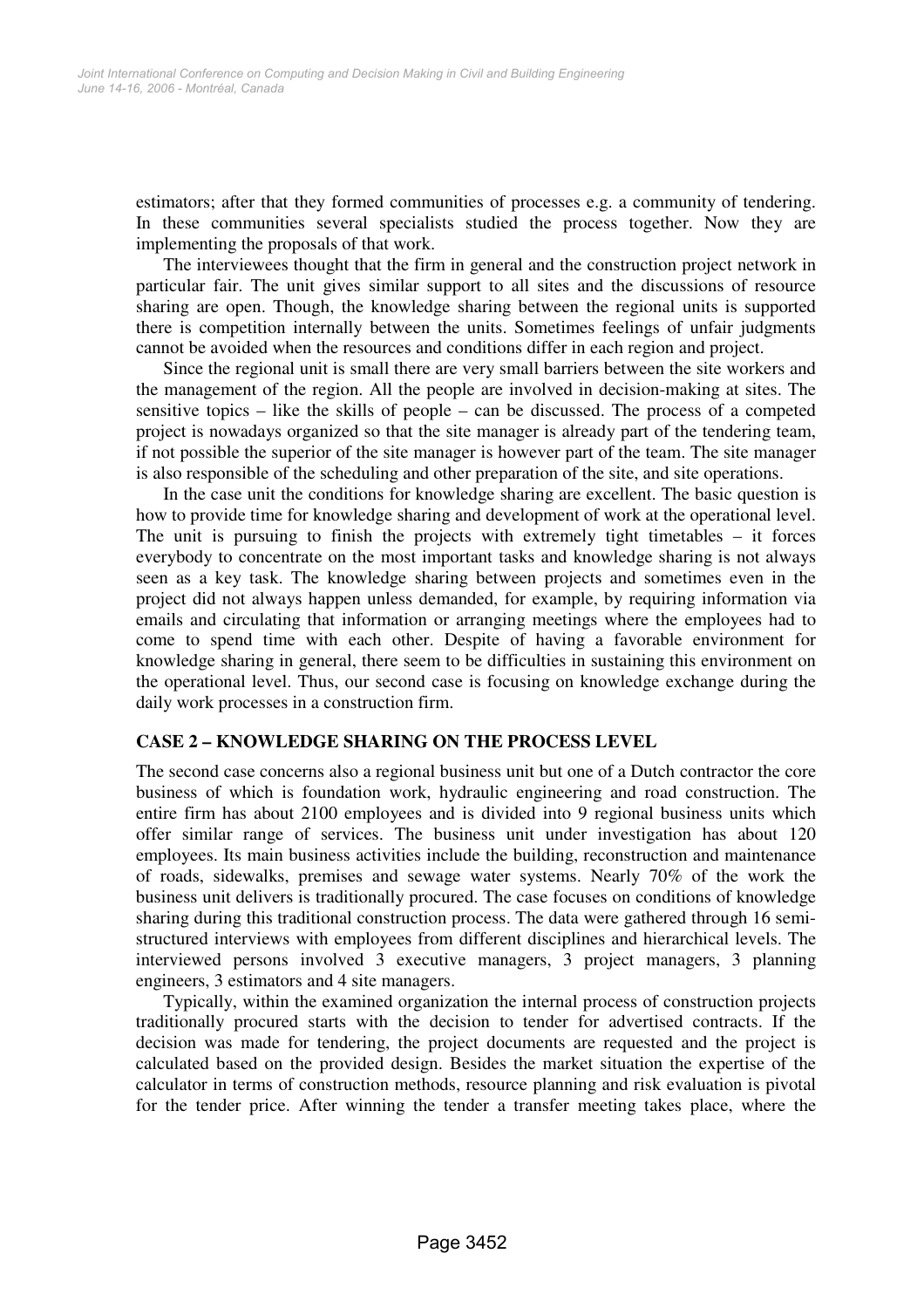calculator hands over the project documents to the planning engineer. Based on the calculator's work the planning engineer devises a detailed work plan and determines the way of carrying out the project efficiently. The next phase is the execution of work for which the project manager controls overall cost, schedule and quality of several projects and the site manager takes on the responsibility for on-site coordination, communication and problem solving. The construction process normally ends with the handover of the executed work to the client.

Although simplified, this process description reveals the involvement of different functional disciplines into the construction process and a number of transition moments between these disciplines which require knowledge to be shared. That is, each discipline generates knowledge which serves as input for the work of the next discipline. There are two main opportunities provided for knowledge sharing. Project files are used as repositories for exchanging explicit knowledge. They store important information about the project such as contracts, drawings or schedules. Transfer meetings are platforms that allow additionally for the discussion on problematic issues and the reflection on the construction process and, thus, the exchange of tacit knowledge. However, time pressure and workload appear to be major constraints for making use of these opportunities. The interviewed persons state a permanent time pressure in projects that lower the quality of transferred knowledge and information. Tenders are less realistic, project files are less complete and drawings are not up-to-date. Moreover, transfer meetings are less efficient; the meetings are carried out quickly, people are too late, drop out of meetings and are insufficiently informed about the project. The result is a self-energizing effect. Employees regard knowledge sharing as task they have no time for. Due to a poor knowledge exchange employees have to search for information or develop knowledge that already exists. They are occupied with additional work which in turn increases time pressure and decreases efforts to share knowledge further.

The functional division as well as the spatial separation of construction site and main office intensifies this effect. Employees mostly leave the project as soon as their task is done. As a consequence, they do not have a strong affiliation with single projects. Not surprisingly, site managers reported that calculators and planning engineers do not show much interest in projects during the execution and do not visit much the construction site. On the other hand, site managers themselves spend most of their time on the construction site and hardly show up at the main office in order to give feedback on the assumptions made by process planning.

The fact that employees experience knowledge sharing rather an additional workload than a task reducing the inefficiency of the construction process is recognized insufficiently by the firm's management. Instead of communicating the importance of knowledge sharing and stimulating the exchange of knowledge so that it becomes part of day-to-day practice, the management emphasizes the quick realization of many projects as possible. A consequence is that problems are not considered to be opportunities for joint learning. The focus is on immediate solutions which require few resources to be achieved. Often the problem is inadequately solved through which the problem owner gets the feeling of insufficient trust in his/her capabilities. In order to achieve stronger commitment and perceived egalitarianism the management has to show a more conscious behavior in terms of selecting those projects and problems being strategically important for the firm and have to free up time for cooperation between project team members to work on these projects and problems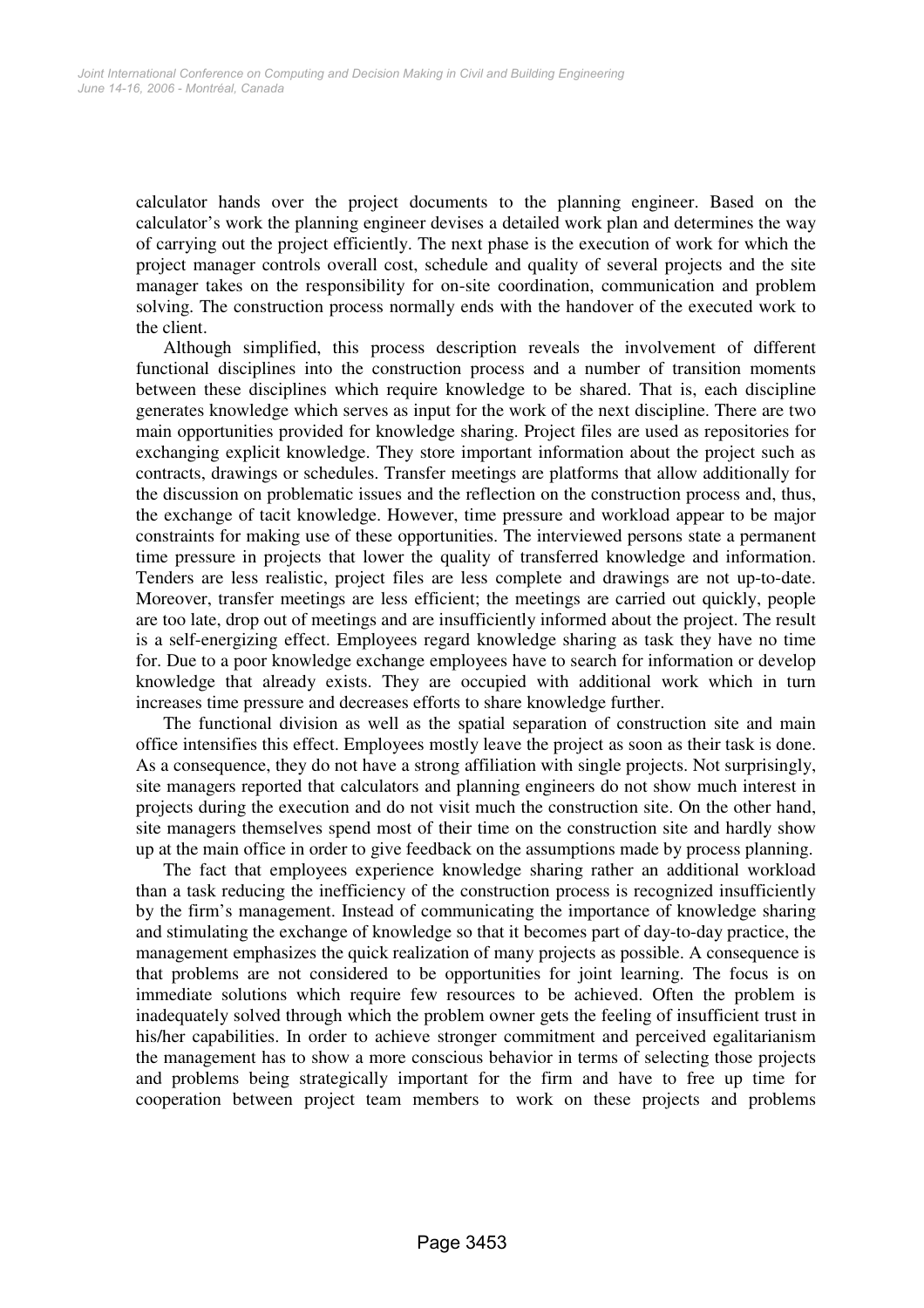intensely. Moreover, it seems vital to offer not only opportunities but also to evaluate their suitability regularly with users and adjust them according to their efficacy. If employees do not receive feedback on the usage of provided opportunities, it is more likely that they will perceive knowledge sharing as burden rather than contribution to their work and, thus, are less willing to engage in knowledge sharing. Besides feedback a more explicit reward of knowledge sharing may facilitate this perception change additionally.

## **CONCLUSIONS**

At the beginning of this paper we argue that knowledge sharing is essential for construction firms due to the project-based nature of their business and that construction firms have to create an environment which on the one hand provides the opportunities for knowledge sharing and on the other hand motivates people to share their knowledge. Two case studies could underpin our argument but also reveals that the project-based work specifically calls for conditions which lead to a changed perception of knowledge sharing within construction firms. Although exchange conditions might be favorable in general, at the process level knowledge sharing is quickly seen as additional work without immediate benefit to ongoing projects. Particularly the second case shows that the motivation to use opportunities provided for knowledge exchange in projects is low due to time pressure perceived by employees. Here the challenge for management lies in creating an environment through which knowledge sharing is getting anchored in daily practice and simultaneously employees' view is prevented that exchange activities are extra and wasted work. The two cases indicate that facilitating conditions in this regard are commitment, egalitarianism and appraisal. Commitment and egalitarianism can be obtained through a more strategically based selection of projects and the provision of time in these projects to allow for intensive collaborative work. The management should show more trust in the capabilities of employees to solve problems and should not force employees to search for quick and dissatisfying solutions. Appraisal may be achieved by giving feedback on the usage of knowledge sharing opportunities and rewarding exchange activities.

A more general conclusion of our research is that challenges in knowledge sharing in project-based organizations not only concern the flow of knowledge between but also within projects. Future research should capture this internal project perspective more deliberately.

## **ACKNOWLEDGMENTS**

The substantial contribution of Rogier Adriaansen to the second case is gratefully acknowledged.

## **REFERENCES**

Bock, G.-W.; Zmud, R.W.; Kim, Y.-G. and Lee, J.-N. (2005) "Behavioral intention formation in knowledge sharing: examining the roles of extrinsic motivators, socialpsychological forces, and organizational climate." *MIS Quaterly*, 29 (1), 87-111, March Issue.